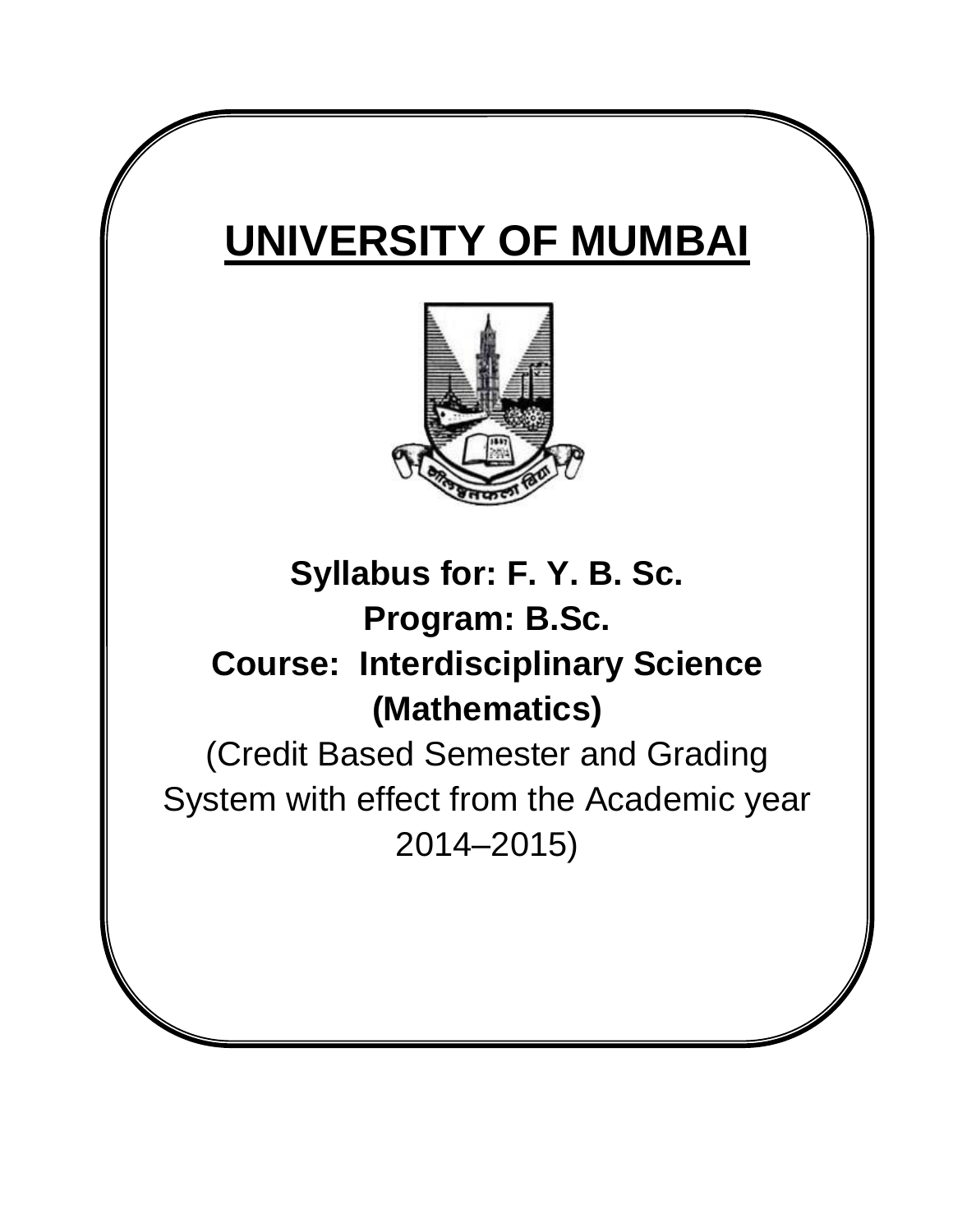#### **Preamble**

As per the perspective plan of the University which was approved by the Management Council on  $11<sup>th</sup>$  September 2013 & subsequently by the Academic Council on  $19<sup>th</sup>$ September 2013, University of Mumbai is going to offer B.Sc. Interdisciplinary programme under the category of Innovative programmes from the academic year 2014- 2015. The main objective of this course is to make the learner well versed with all science disciplines as science graduate so that he/she can have scope in schools, banks or any offices as well as they can persue post graduation in the major subject.

#### **The Rational:**

The basic thoughts and understanding in the programme of BSc with interdisciplinary science is, many or around 60 % students after their graduation leave higher education and opt for jobs. These jobs are in Government offices, Municipal Corporations, private companies or, in schools as teachers. They are absorbed as science graduates. Even when the students opt for management carriers they are considered as science graduates at entry level. Thus the specialization or the major subject does not have relevance unless the students want to pursue the carrier in the field of research or higher education. Similarly those who enter in jobs of teachers find it difficult to teach other science subjects as required, than the subject of specialization, because they are not exposed to those branches of science.

With all these requirements of job market University has decided to introduce the graduation course in science as BSc interdisciplinary science. In this a learner can take two subjects from science discipline at first year level, from among these one subject can be selected at Second Year and the same will be continued as major subject along with applied component for final year B. Sc. The learner will earn 70 credits as explained in this subject like the existing system.

In first year instead of the third subject the learner can opt any subject from the prescribed modules and as per the availability in the college / institute where admitted. These modules can be called as interdisciplinary modules. At the second year level instead of the second minor subject the learner can opt the modules from the interdisciplinary modules. The foundation course is also modified for interdisciplinary science which includes topics like Law, Economics, Sociology, Political Science etc.

Thus the learner will earn 70 credits in the major subject as obtained by any student in current traditional method. The remaining 50 credits can be earned from the interdisciplinary courses. The modules of interdisciplinary courses can be from science branches or arts / commerce / law / fine arts branches.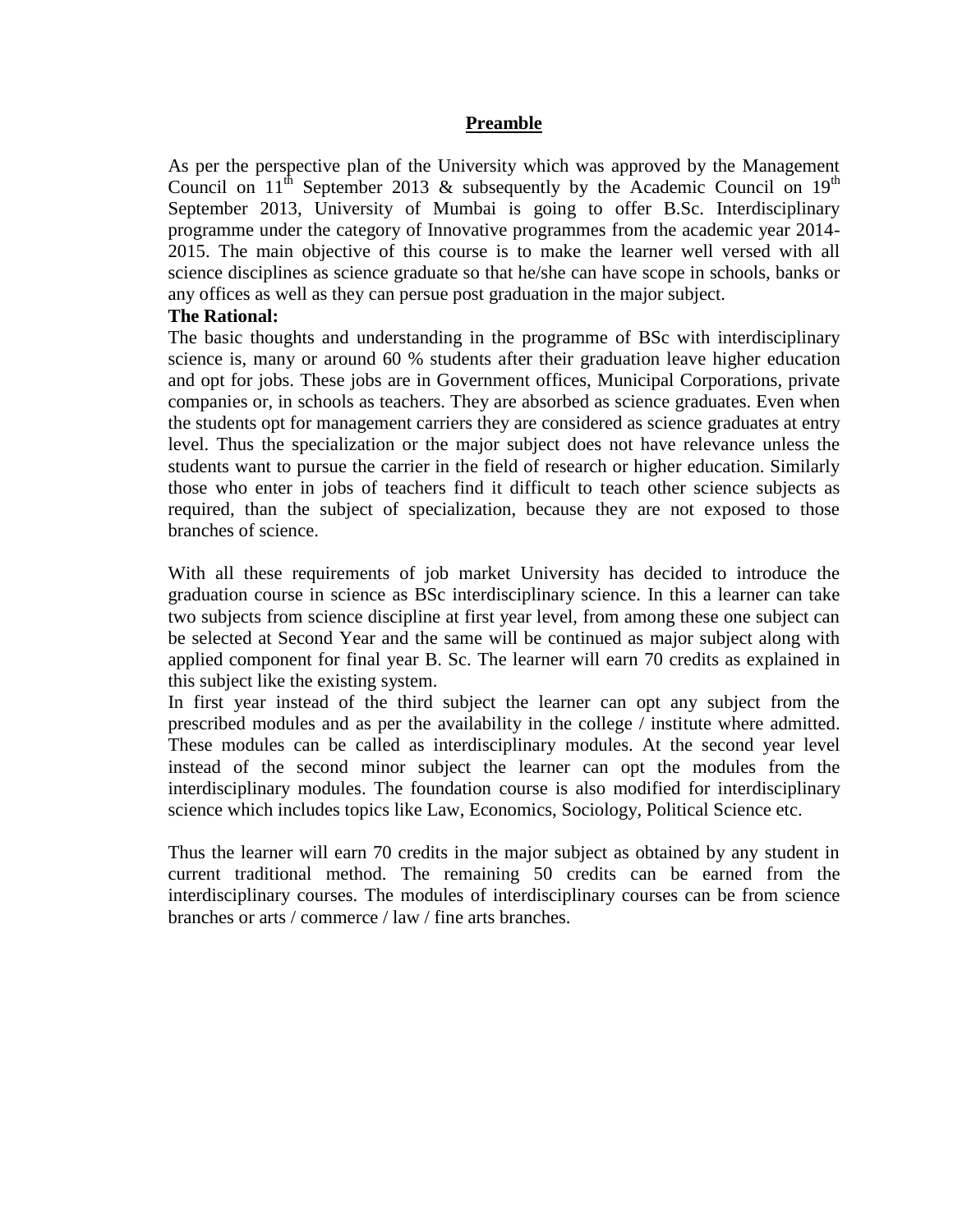## **Interdisciplinary Science (Mathematics) Credit Based Semester and Grading System First Year B. Sc. 2014-2015 MODULE I**

| <b>Mathematics I</b> |             |                                               |         |        |  |  |  |
|----------------------|-------------|-----------------------------------------------|---------|--------|--|--|--|
| <b>Course Code</b>   | <b>UNIT</b> | <b>TOPICS</b>                                 | Credits | L/Week |  |  |  |
| USIDMT101            |             | Set theory, Relations and<br><b>Functions</b> | 3       |        |  |  |  |
|                      |             | Complex numbers                               |         |        |  |  |  |
|                      | Ш           | Matrices and System of Linear<br>Equations    |         |        |  |  |  |

## **MODULE II**

| <b>Mathematics II</b> |             |                              |         |         |  |  |  |
|-----------------------|-------------|------------------------------|---------|---------|--|--|--|
| Course Code           | <b>UNIT</b> | <b>TOPICS</b>                | Credits | L/ Week |  |  |  |
| USIDMT201             |             | <b>Limits and Continuity</b> |         |         |  |  |  |
|                       |             | <b>Differentiation</b>       | 3       |         |  |  |  |
|                       | Ш           | Integration                  |         |         |  |  |  |

## **Teaching Pattern:**

1. Three lectures per week per course.

2. One Tutorial per week per batch per course (The batches to be formed as prescribed by the University).

3. One assignment per course or one project.

## **MODULE I USIDMT101: Mathematics I**

## **Unit I: Set Theory, Relation and Functions (15 Lectures):**

Set, subset, union and intersection of two sets, empty set, universal set, complement of a set, De Morgan's laws, Cartesian product of two sets.

Relations, binary relation, equivalence relations, equivalence classes, properties such as two equivalences classes are either identical or disjoint, Definition of partition, examples.

Definition of function, domain, codomain and range of a function, composite functions, examples, Direct image  $f(A)$  and inverse image  $f^{-1}(A)$  of a function , Injective, surjective, bijective functions, Composite of injective, surjective,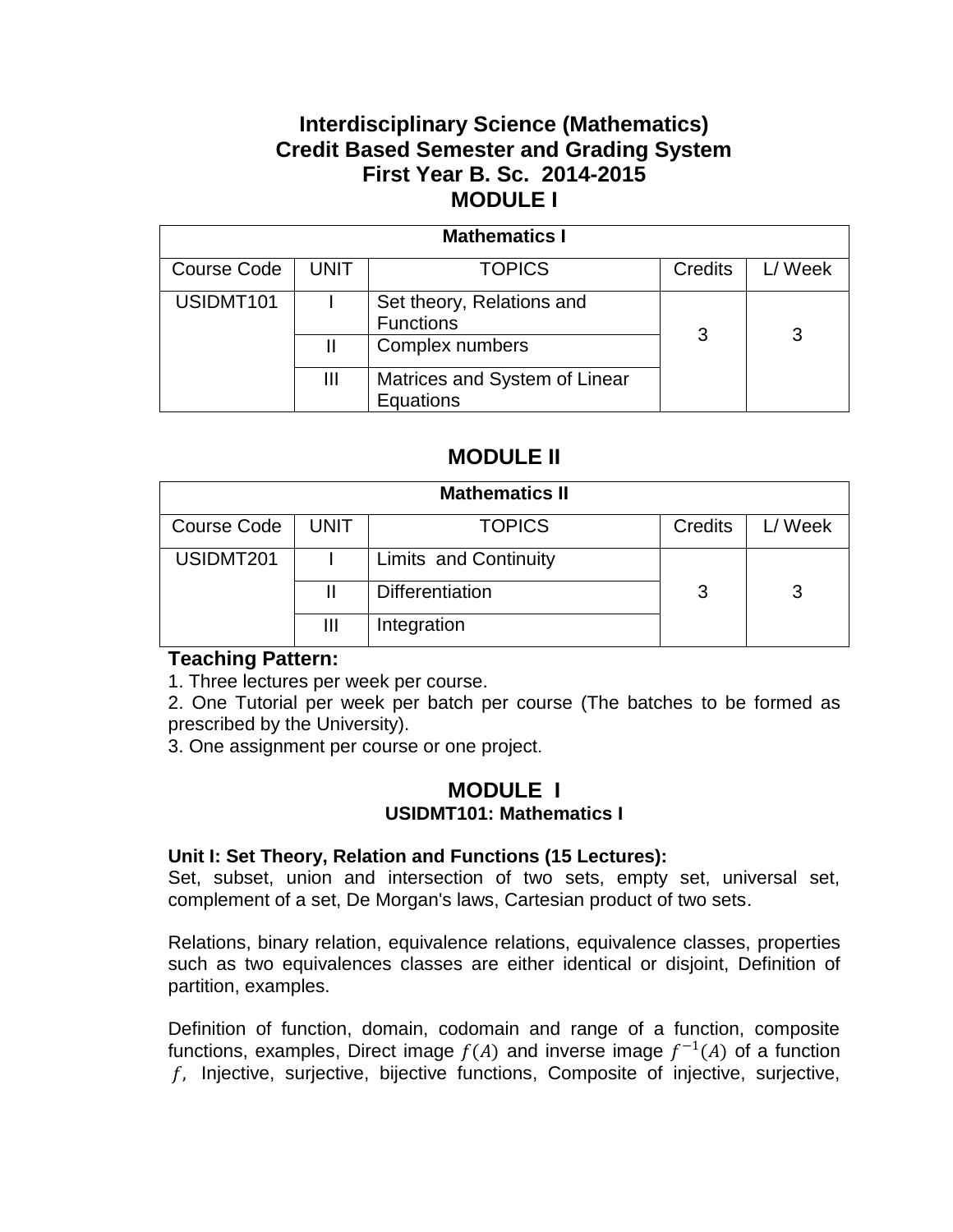bijective functions, Invertible functions, Bijective functions are invertible and conversely, Examples of functions including constant, identity, examples,

## **Unit II. Complex numbers (15 Lectures)**

Definition; Fundamental operations with complex numbers; Modulus and argument of complex numbers; Geometrical representation of complex numbers; Polar form of complex numbers; De Mover's theorem; Roots of complex numbers; Euler's formula; Polynomial equations; The nth roots of unity; Vector representation of complex numbers.

## .**Unit III: Matrices and System of Linear Equations (15 Lectures)**

Matrices, Echelon and Reduced echelon form of a matrix, Reduction of matrix to its echelon form, Definition of rank of a matrix by using echelon form.

System of linear equations, Matrix form of system of linear equations, Homogeneous and non-homogeneous system of linear equations, Gauss Elimination, Consistency of a system of linear equations, condition of consistency (without proof).

Eigen values, Eigen vectors, characteristic equation of a matrix of order up to 3×3, Statement of Cayley Hamilton theorems and its use to find the inverse of a matrix.

## **Recommended Books:**

- 1. Norman L. Biggs, Discrete Mathematics, Revised Edition, Clarendon Press, Oxford 1989.
- 2. H. Anton and and C. Rorres, Elementary Linea Algebra with Applications, Seventh Edition, Wiley, 1994.
- 3. S. Ponnuswamy, H. Silverman, Complex Variables with applications, Birkhauser, 2007.

## **Reference Books**

- 1. Robert R. Stoll: Set theory and logic, Freeman & Co.
- 3. 4. N. S. Gopalkrishnan, University Algebra, New Age International Ltd.
- 3. K. B. Datta, Matrix and Liner Algebra, PHI, New Delhi, 2000.

## **Assignments (Tutorials)**

- 1. Complement, Cartesian product of sets, De-Morgan's laws.
- 2. Equivalence relation.
- 3. Functions (direct image and inverse image). Injective, surjective, bijective functions, finding inverses of bijective functions.
- 4. Polar form of complex numbers; De Mover's theorem; Roots of complex Numbers; Euler's formula, nth roots of unity.
- 5. Solving system  $AX = B$  by Gauss elimination.
- 6. Verification of Cayley Hamilton theorems and its use to find the inverse of a matrix.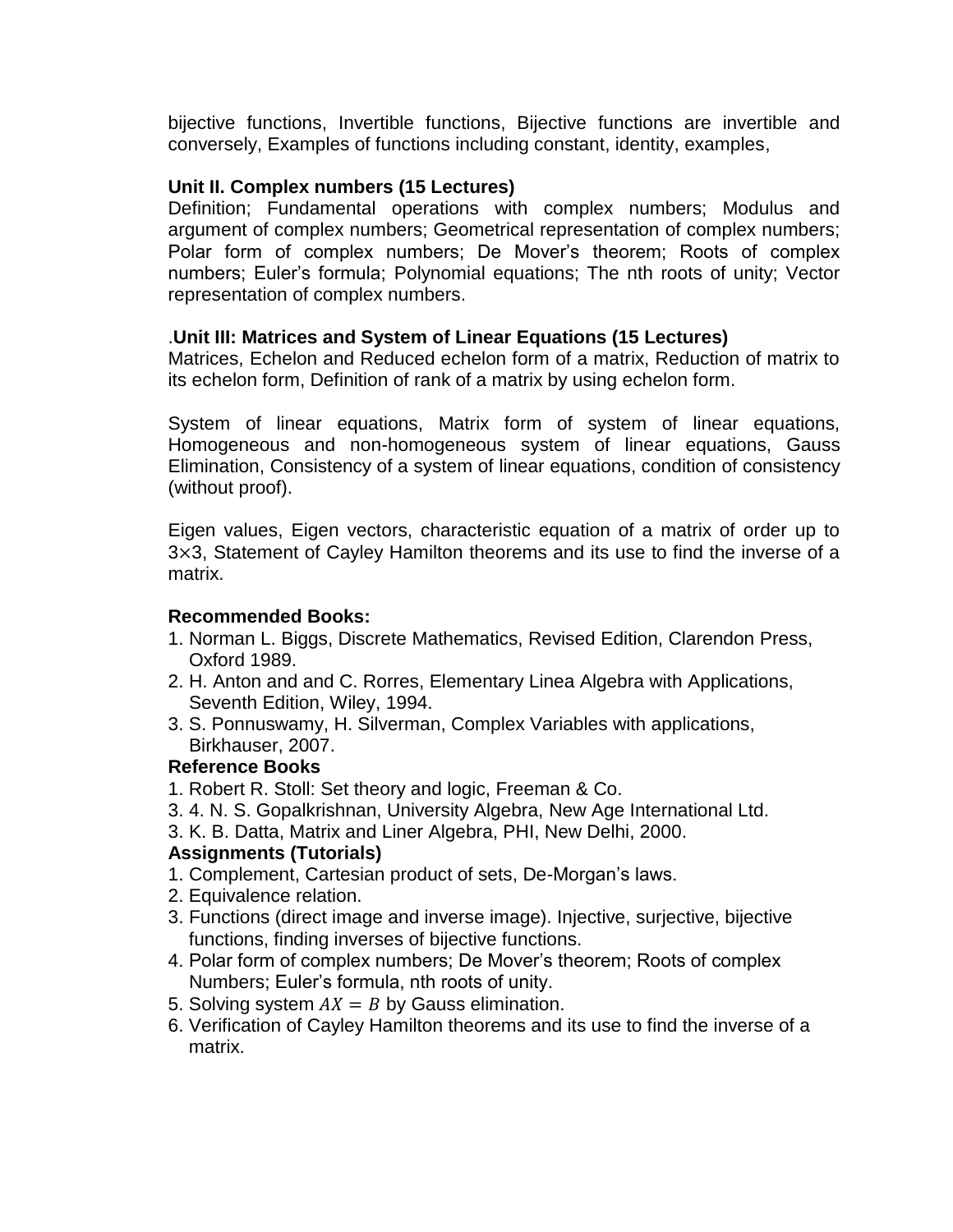## **MODULE II USIDMT201: Mathematics II**

## **Unit: Limits and Continuity (15 Lectures)**

- $\triangleright$  Definition of Limit
- $\triangleright$  Properties of Limit
- $\triangleright$  Limits of some elementary functions
- $\triangleright$  Limits at infinity and infinite limits
- $\triangleright$  Some important classes of functions and their graphs
- $\triangleright$  Power function, logarithmic function, trigonometric and inverse trigonometric functions
- $\triangleright$  Definition Continuity
- $\triangleright$  Properties of continuous function
- $\triangleright$  Continuity of some elementary functions

## **Unit II: Differentiation (15 Lectures)**

- $\triangleright$  Definition of derivative
- $\triangleright$  Geometrical and physical interpretation
- $\triangleright$  Some general theorems on differentiation (without proof)
- $\triangleright$  Derivative of some elementary functions
- $\triangleright$  Derivative of composite and inverse functions
- $\blacktriangleright$  Logarithmic differentiation
- $\triangleright$  Successive differentiation
- $\triangleright$  Standard results of Successive differentiation
- $\triangleright$  Leibnitz theorem (without proof)
- $\triangleright$  Application of differentiation to maxima and minima

## **Unit III: Integration (15 Lectures)**

- $\triangleright$  Definition and standard elementary integrals
- $\triangleright$  Methods of integration

► Methods of integration  
\n▶ Integration of the type 
$$
\int \sqrt{a^2 - x^2} dx
$$
,  $\int \sqrt{a^2 + x^2} dx$ ,  $\int \sqrt{x^2 - a^2} dx$ 

Integration of the type 
$$
\int \sqrt{a^2 - x^2} dx
$$
,  $\int \sqrt{a^2} dx$   
 $\int \frac{1}{\sqrt{a^2 - x^2}} dx$ ,  $\int \frac{1}{\sqrt{a^2 + x^2}} dx$ ,  $\int \frac{1}{\sqrt{x^2 - a^2}} dx$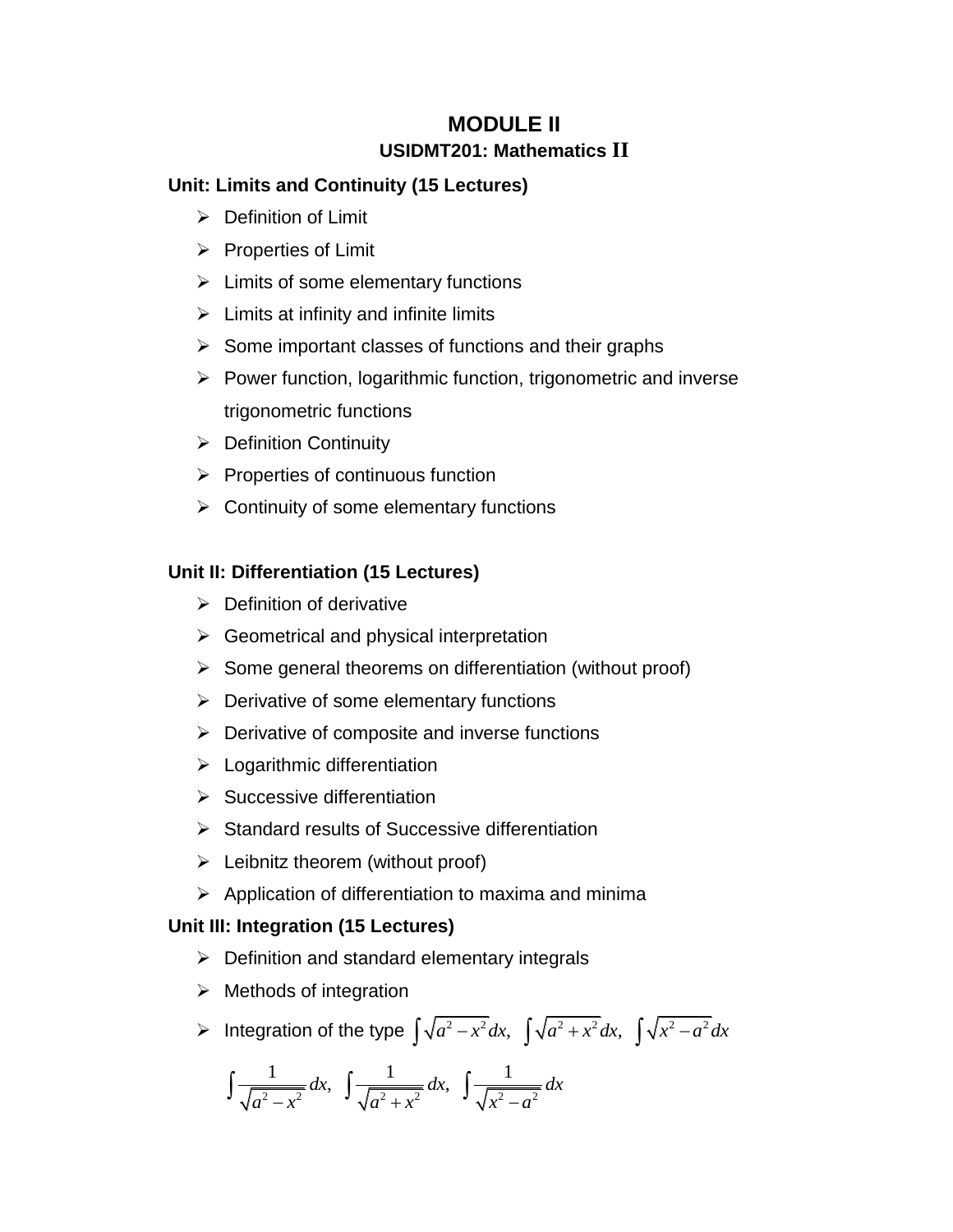- $\triangleright$  Integration by parts
- Integration by parts<br>
Integration of the type  $\int e^{ax} \cos(bx+c) dx$ ,  $\int e^{ax} \sin(bx+c) dx$
- $\triangleright$  Definite Integrals
- $\triangleright$  Application of integration to area of a region bounded by a curve, X-axis and two co-ordinates

## **Recommended book:**

- 1. Differential Calculus by Shanti Narayan Publication S.Chand and Company Ltd. (For Unit I and II)
- 2. Integral Calculus by Shanti Narayan Publication S.Chand and Company Ltd. (For Unit III)

## **Reference Book:**

1. Calculus by Anton, Bivens and Davis Publication Wiley India edition.

## **Assignments (Tutorials)**

- 1. Calculating limits of Power function, logarithmic function, trigonometric and inverse trigonometric functions etc.
- 2. Discussion of continuity of function.
- 3. Differentiation of composite and inverse function.
- 4. Higher order derivatives, nth derivatives using Leibnitz theorem.
- 5. Evaluation of definite integrals
- 6. Application of integration to calculate area bounded by curve.

## **Scheme of Examination**

The performance of the learners shall be evaluated into two parts. The learner's performance shall be assessed by Internal Assessment with 40% marks in the first part by conducting the Semester End Examinations with 60% marks in the second part. The allocation of marks for the Internal Assessment and Semester End Examinations are as shown below:-

## **(a) Internal assessment 40 %**

Courses with tutorials (Mathematics)

| Sr        | Evaluation type                                                | <b>Marks</b> |  |  |  |
|-----------|----------------------------------------------------------------|--------------|--|--|--|
| <b>No</b> |                                                                |              |  |  |  |
|           | One Assignments (one Tutorial converted into assignment) /     |              |  |  |  |
|           | Case studies / Project                                         |              |  |  |  |
| 2         | One class Test [Tutorial converted into test]                  | 20           |  |  |  |
| 3         | instructional   05<br>participation in routine class<br>Active |              |  |  |  |
|           | deliveries/Tutorials                                           |              |  |  |  |
|           | Overall conduct as a responsible student, mannerism and   05   |              |  |  |  |
|           | articulation and exhibit of leadership qualities in organizing |              |  |  |  |
|           | related academic actives                                       |              |  |  |  |